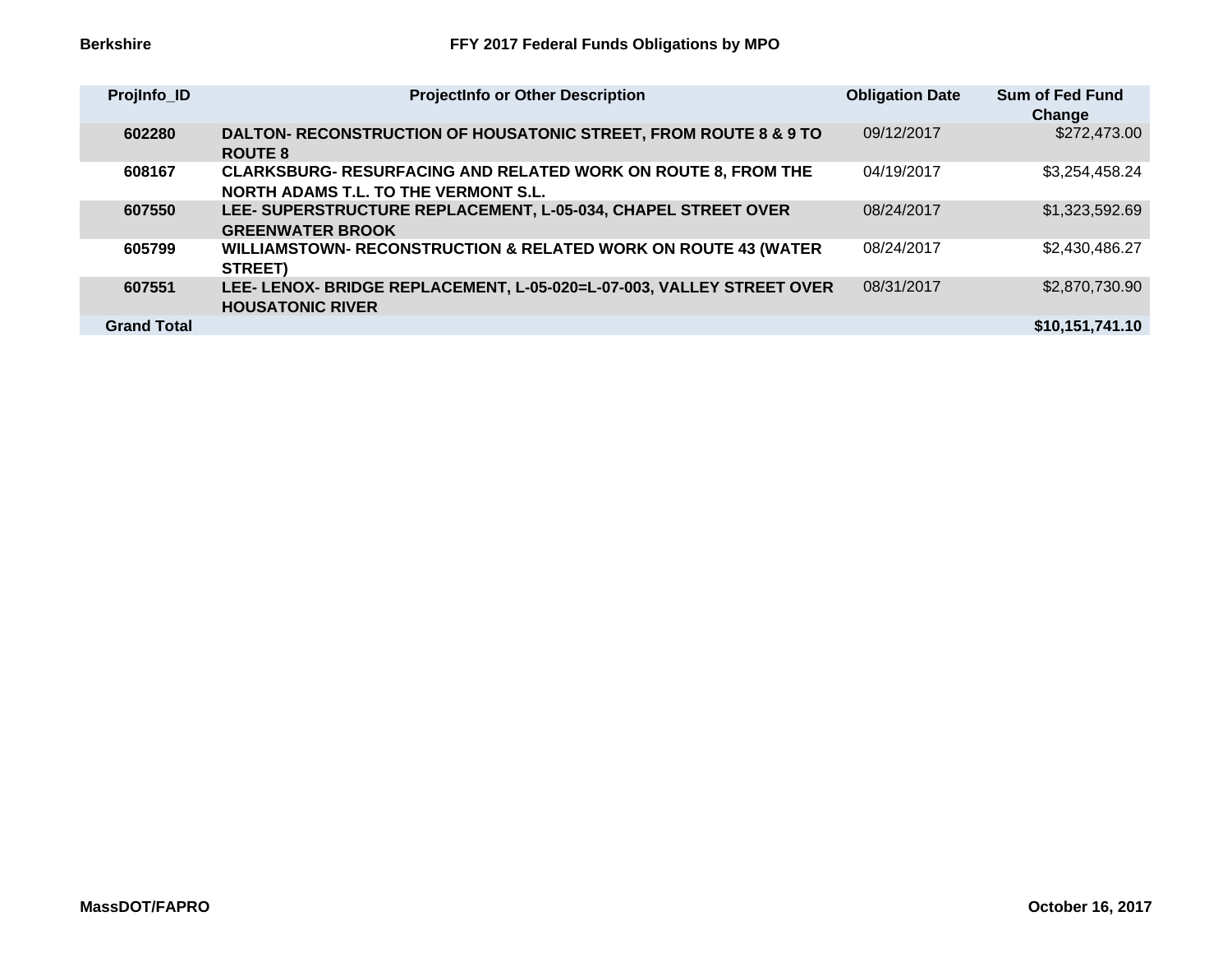| Projinfo_ID        | <b>ProjectInfo or Other Description</b>                                                                                    | <b>Obligation Date</b> | Sum of Fed Fund<br>Change |
|--------------------|----------------------------------------------------------------------------------------------------------------------------|------------------------|---------------------------|
| 608102             | <b>HARWICH-IMPROVEMENTS TO PARK AND RIDE FACILITY INCLUDING A NEW</b><br><b>BUS SHELTER AT ROUTE 124 PARK AND RIDE</b>     | 04/06/2017             | \$284,750.78              |
| 608201             | <b>HARWICH- BREWSTER- ORLEANS- RESURFACING AND RELATED WORK ON</b><br><b>ROUTE 6</b>                                       | 04/27/2017             | \$7,971,065.68            |
| 608544             | <b>BOURNE- RESURFACING AND RELATED WORK ON ROUTE 6 &amp; 28 BYPASS ROAD</b>                                                | 06/22/2017             | \$1,687,544.00            |
| CC1000             | <b>BARNSTABLE - HYANNIS LOOP DEMONSTATION</b>                                                                              | 7/6/2017               | \$685,464.00              |
| 606707             | DENNIS- CORRIDOR AND STREETSCAPE IMPROVEMENTS ON MAIN STREET<br>(ROUTE 28), FROM DENNIS COMMONS DRIVE TO UPPER COUNTY ROAD | 08/31/2017             | \$6,568,010.63            |
| <b>Grand Total</b> |                                                                                                                            |                        | \$17.196.835.09           |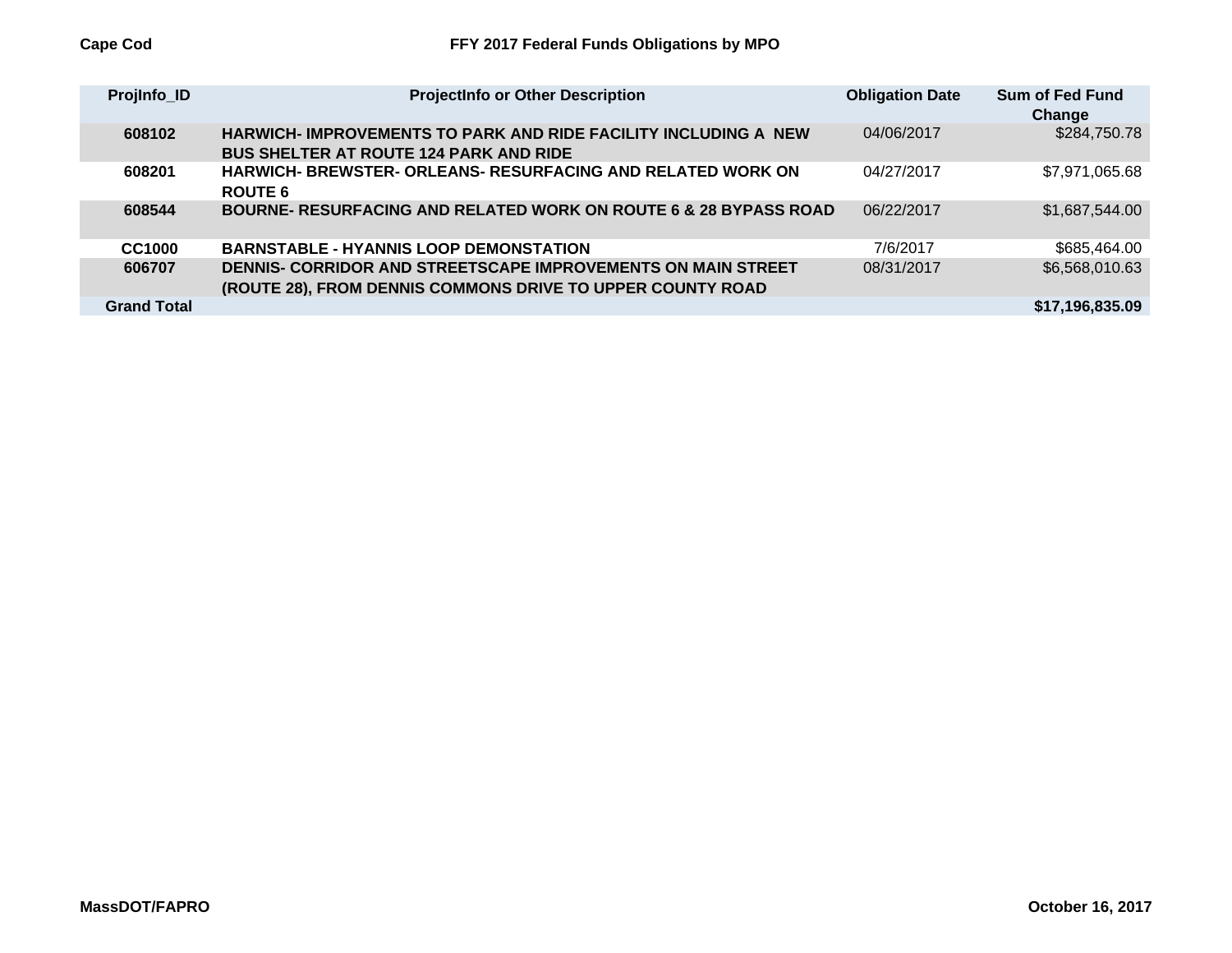| ProjInfo_ID        | <b>ProjectInfo or Other Description</b>                                                                                                                                                        | Date 1     | <b>Sum of Fed Fund</b><br>Change |
|--------------------|------------------------------------------------------------------------------------------------------------------------------------------------------------------------------------------------|------------|----------------------------------|
| 602991             | SPENCER- RESURFACING & RELATED WORK ON ROUTE 31 (MAPLE STREET &<br><b>CHARLTON ROAD)</b>                                                                                                       | 11/10/2016 | \$4,254,667.20                   |
| 606346             | LEICESTER- RESURFACING & RELATED WORK ON ROUTE 56 (PAXTON<br>STREET), FROM MAIN STREET TO HYLAND AVENUE                                                                                        | 12/22/2016 | \$2,595,648.00                   |
| 606075             | OXFORD- CLEANING AND PAINTING & RELATED WORK, 0-06-032, CUDWORTH<br>ROAD OVER I-395 NORTHBOUND AND SOUTHBOUND; O-06-036, I-395 OVER<br>DANA ROAD & O-06-037, I-395 (SB) OVER FEDERAL HILL ROAD | 01/27/2017 | \$2,325,575.36                   |
| 607562             | WEBSTER- OXFORD- INTERSTATE MAINTENANCE & RELATED WORK ON 1-395                                                                                                                                | 02/03/2017 | \$2,047,867.38                   |
| 607442             | <b>NORTHBOROUGH- SHREWSBURY- RECONSTRUCTION ON ROUTE 9 &amp; ROUTE 20</b> 04/12/2017<br><b>RAMP IMPROVEMENTS</b>                                                                               |            | \$1,840,379.59                   |
| 606206             | OXFORD- RECONSTRUCTION ON CHARLTON STREET, BETWEEN MAIN STREET<br><b>AND DUDLEY ROAD</b>                                                                                                       | 05/25/2017 | \$4,740,088.20                   |
| 606638             | SUTTON- BRIDGE REPLACEMENT, S-33-005, BLACKSTONE STREET OVER<br><b>BLACKSTONE RIVER</b>                                                                                                        | 07/21/2017 | \$3,109,841.87                   |
| 606434             | <b>WORCESTER- MAIN STREET BUSINESS DISTRICT STREETSCAPE</b><br><b>IMPROVEMENTS</b>                                                                                                             | 08/24/2017 | \$8,228,409.38                   |
| 602740             | SHREWSBURY- RESURFACING & RELATED WORK ON MAIN STREET, FROM I-<br><b>290 RAMPS EASTERLY TO MAPLE AVENUE</b>                                                                                    | 08/31/2017 | \$5,123,341.06                   |
| <b>Grand Total</b> |                                                                                                                                                                                                |            | \$34,265,818.04                  |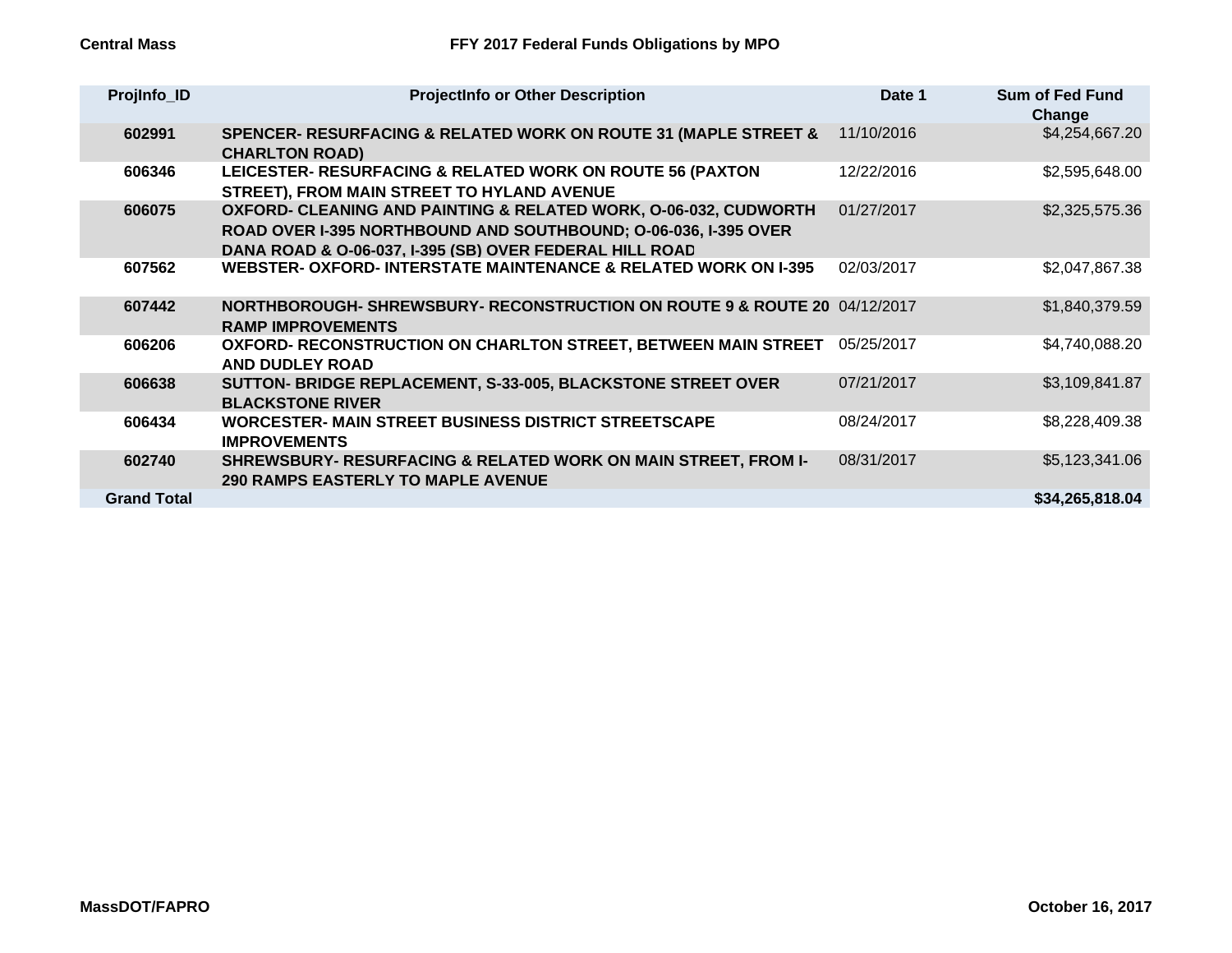| ProjInfo_ID        | <b>ProjectInfo or Other Description</b>                                                                                                                                                               | <b>Obligation Date</b> | <b>Sum of Fed Fund</b><br>Change |
|--------------------|-------------------------------------------------------------------------------------------------------------------------------------------------------------------------------------------------------|------------------------|----------------------------------|
| 602316             | <b>BUCKLAND- CHARLEMONT- RESURFACING &amp; RELATED WORK ON ROUTE 2,</b><br>FROM MM 27.41 (R.R. BRIDGE) TO MM 37.39 (BUCKLAND/SHELBURNE T.L.)<br><b>EXCLUDING MM 29.5 TO MM 30.75 (VILLAGE CENTER)</b> | 10/25/2016             | \$6,743,252.50                   |
| 607671             | HEATH-BRIDGE REPLACEMENT, H-14-001, SR 8A (JACKSONVILLE STREET)<br><b>OVER MILL BROOK</b>                                                                                                             | 01/20/2017             | \$1,357,894.22                   |
| 607584             | <b>COLRAIN- BRIDGE REPLACEMENT, C-18-020, HEATH ROAD OVER WEST</b><br><b>BRANCH NORTH RIVER</b>                                                                                                       | 04/12/2017             | \$1,378,726.76                   |
| 608311             | BUCKLAND- BRIDGE MAINTENANCE, B-28-003, ROUTE 112 OVER ROUTE 2 AND<br><b>PAN AM RAILROAD</b>                                                                                                          | 05/25/2017             | \$512,934.00                     |
| 607527             | <b>ORANGE- BRIDGE REPLACEMENT, O-03-009, HOLTSHIRE ROAD OVER MILLERS</b><br><b>RIVER</b>                                                                                                              | 08/31/2017             | \$4,713,895.17                   |
| 607182             | <b>DEERFIELD- BERNARDSTON- GREENFIELD- INTERSTATE MAINTENANCE &amp;</b><br><b>RELATED WORK ON ROUTE I-91</b>                                                                                          | 08/31/2017             | \$14,682,190.41                  |
| 607548             | SHELBURNE- BRIDGE REPLACEMENT, S-11-006, BARDWELL FERRY ROAD<br><b>OVER DRAGON BROOK</b>                                                                                                              | 09/08/2017             | \$1,725,659.92                   |
| <b>Grand Total</b> |                                                                                                                                                                                                       |                        | \$31,114,552.98                  |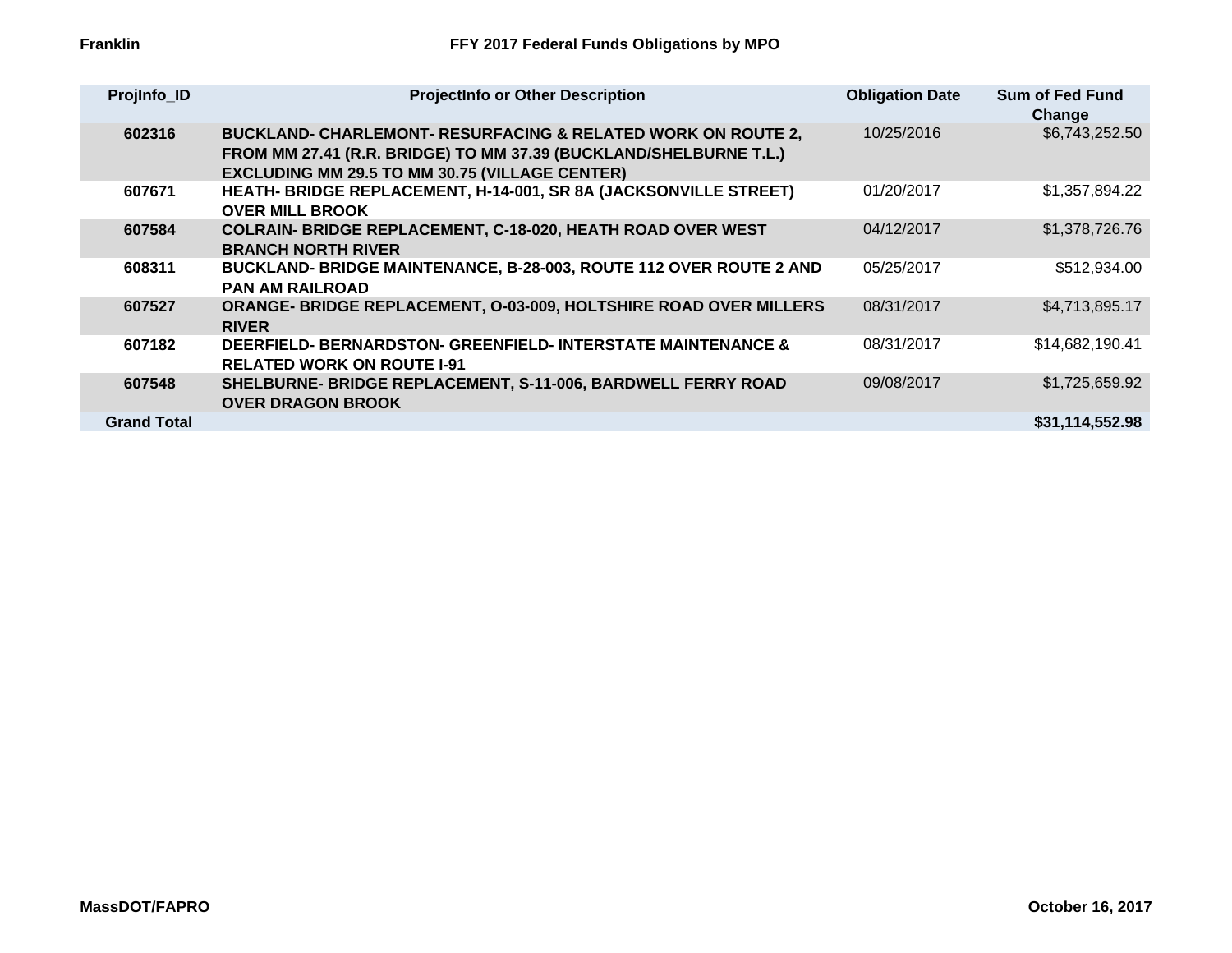| <b>Projinfo_ID</b> | <b>ProjectInfo or Other Description</b>                                                                                 | <b>Obligation Date</b> | Sum of Fed Fund<br>Change |
|--------------------|-------------------------------------------------------------------------------------------------------------------------|------------------------|---------------------------|
| 608529             | WEST TISBURY- RESURFACING OF CORRELLUS STATE FOREST BIKEPATH<br>(PHASE 1 - DOCTOR FISHER ROAD PATH AND HOPPS FARM ROAD) | 08/24/2017             | \$922,330.00              |
| <b>RTD0004569</b>  | <b>BUY REPLACEMENT 30-FT BUS (2)</b>                                                                                    | 06/07/2017             | \$292,702.00              |
| <b>Grand Total</b> |                                                                                                                         |                        | \$1,215,032.00            |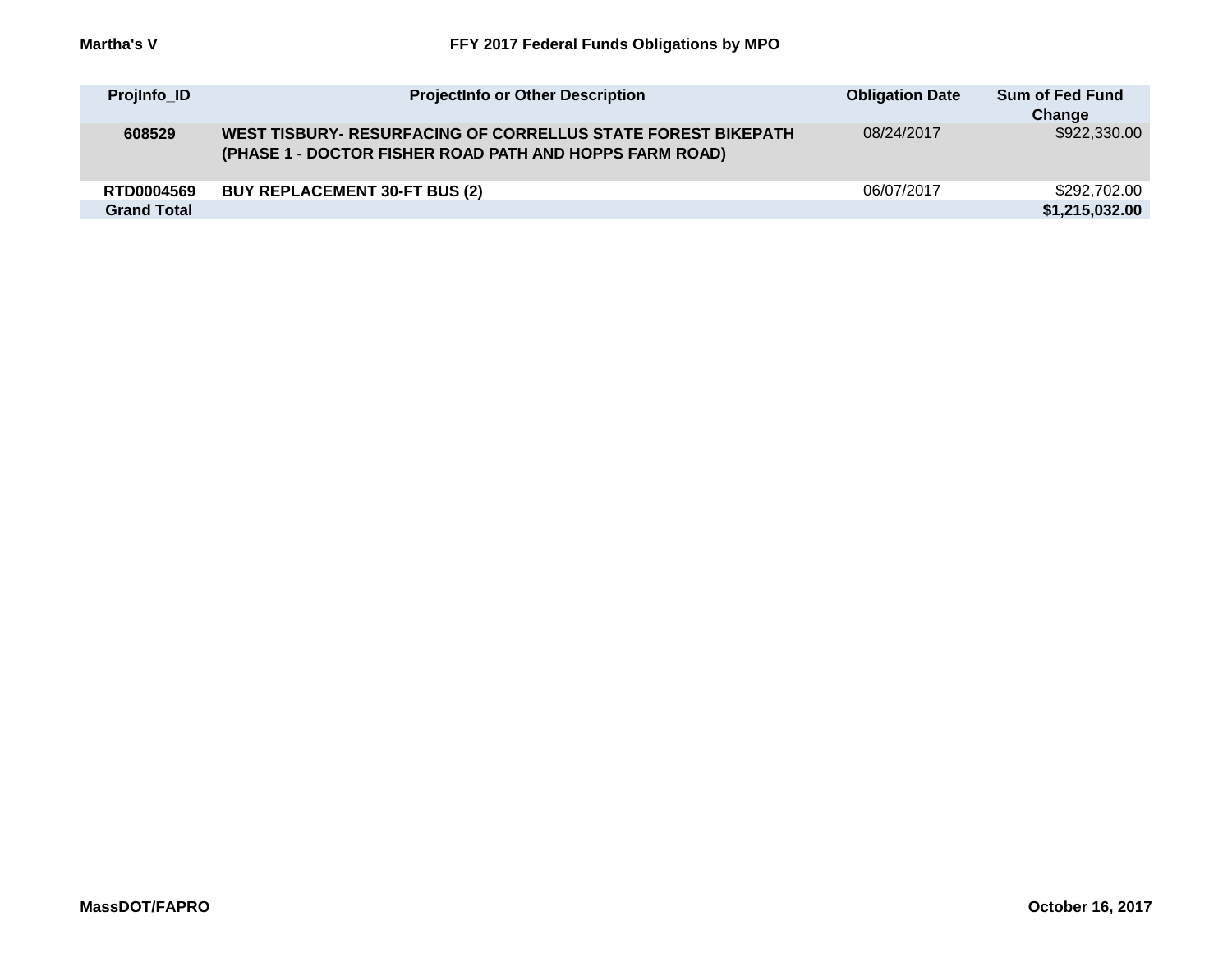| ProjInfo_ID        | <b>ProjectInfo or Other Description</b>                                                                      | <b>Obligation Date</b> | <b>Sum of Fed Fund</b><br>Change |
|--------------------|--------------------------------------------------------------------------------------------------------------|------------------------|----------------------------------|
| 607561             | ANDOVER- METHUEN- INTERSTATE MAINTENANCE & RELATED WORK ON 1-93                                              | 04/12/2017             | \$12,445,174.56                  |
| 607573             | HAVERHILL- RECONSTRUCTION ON ROUTE 97 (BROADWAY), FROM SILVER<br><b>BIRCH LANE TO RESEARCH DRIVE</b>         | 05/12/2017             | \$5,724,706.98                   |
| 608002             | LAWRENCE- IMPROVEMENTS AT BRUCE ELEMENTARY SCHOOL (SRTS)                                                     | 06/22/2017             | \$1,850,692.43                   |
| 604585             | FLEX TO FTA FOR MVRTA NEW BUS UPGRADE TO CLEANER FUEL BUSES                                                  | 2/2/2017               | \$516,672.00                     |
| 608187             | <b>HAVERHILL- MERRIMAC- AMESBURY- TRAFFIC &amp; GUIDE SIGN REPLACEMENT</b><br><b>ON A SECTION OF I-495</b>   | 08/10/2017             | \$4,055,596.20                   |
| 606669             | AMESBURY- POWWOW RIVERWALK CONSTRUCTION AT WATER STREET                                                      | 09/08/2017             | \$549,657.00                     |
| 608261             | <b>LAWRENCE- INTERSECTION IMPROVEMENTS AT MARSTON STREET &amp; FERRY</b><br><b>STREET/COMMONWEALTH DRIVE</b> | 09/14/2017             | \$1,058,753.62                   |
| <b>Grand Total</b> |                                                                                                              |                        | \$26,201,252.79                  |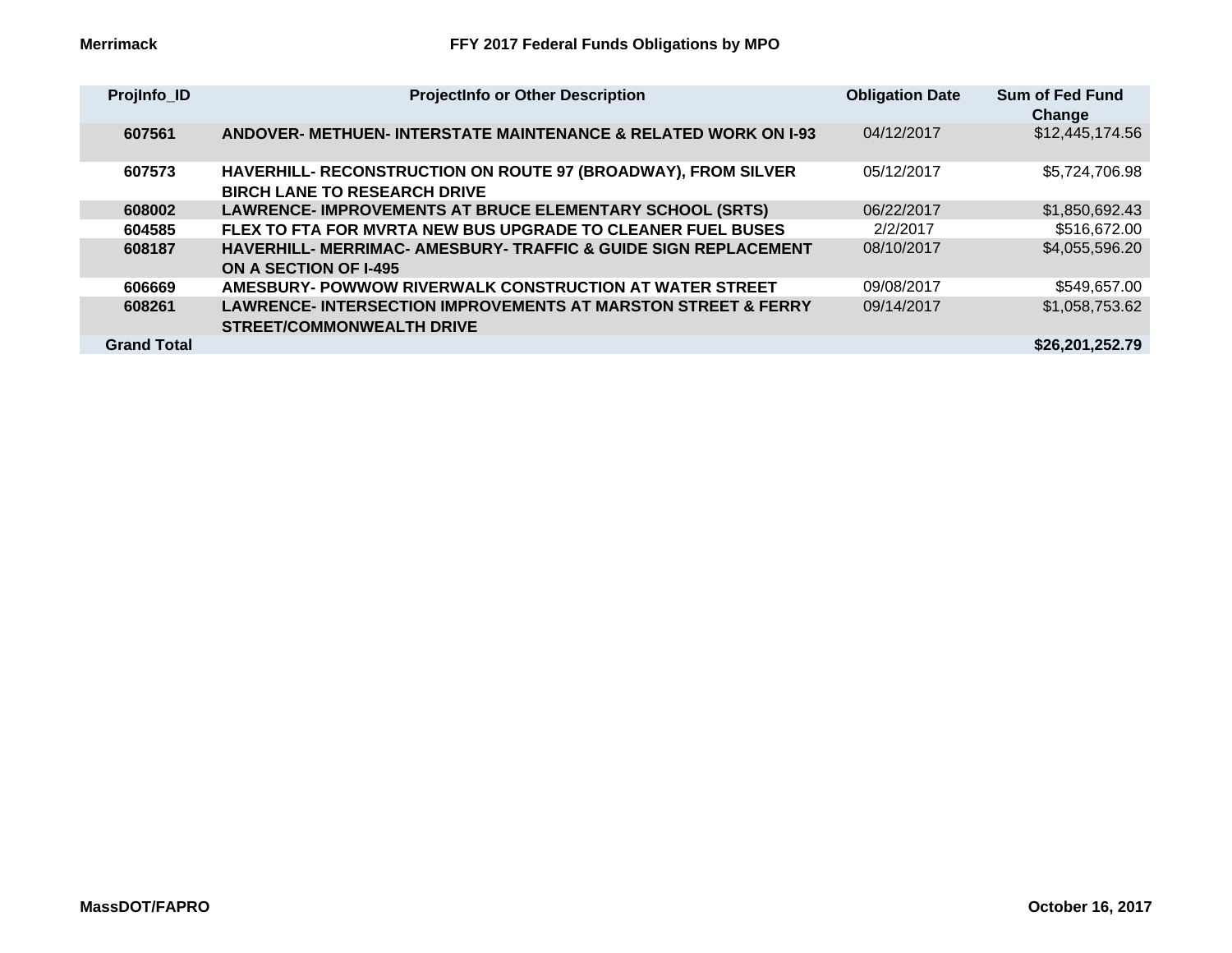| ProjInfo_ID        | <b>ProjectInfo or Other Description</b>                                                                                                                                | <b>Obligation Date</b> | <b>Sum of Fed Fund</b><br>Change |
|--------------------|------------------------------------------------------------------------------------------------------------------------------------------------------------------------|------------------------|----------------------------------|
| 607252             | <b>GARDNER- RESURFACING &amp; RELATED WORK ON MATTHEW STREET</b>                                                                                                       | 11/21/2016             | \$1,176,529.76                   |
| 608193             | <b>FITCHBURG/LEOMINSTER - TWIN CITIES RAIL TRAIL RIGHT OF WAY</b><br><b>ACQUISITION</b>                                                                                | 01/13/2017             | \$2,276,800.00                   |
| 607475             | <b>WINCHENDON- RESURFACING &amp; RELATED WORK ON ROUTE 12, FROM MILL</b><br><b>STREET/BEGINNING OF STATE HIGHWAY TO NEW HAMPSHIRE STATE LINE (2.5)</b><br><b>MILES</b> | 03/02/2017             | \$1,360,892.80                   |
| 607529             | WINCHENDON- BRIDGE REPLACEMENT, W-39-015, NORTH ROYALSTON ROAD<br><b>OVER TARBELL BROOK</b>                                                                            | 04/10/2017             | \$1,795,094.72                   |
| 606435             | <b>HUBBARDSTON- RESURFACING AND RELATED WORK ON ROUTE 68, FROM</b><br><b>BRIGHAM ROAD TO THE RUTLAND T.L.</b>                                                          | 04/19/2017             | \$3,117,408.64                   |
| 607770             | LUNENBURG- RESURFACING & RELATED WORK ON ROUTE 13 (CHASE ROAD),<br><b>FROM NORTHFIELD ROAD TO THE TOWNSEND T.L.</b>                                                    | 06/29/2017             | \$1,372,484.80                   |
| 606124             | FITCHBURG- LUNENBURG- LEOMINSTER- RECONSTRUCTION OF SUMMER<br><b>STREET AND NORTH STREET</b>                                                                           | 08/17/2017             | \$1,728,210.40                   |
| 608250             | ROYALSTON- BRIDGE REPLACEMENT, R-12-001 (B35), STOCKWELL ROAD OVER<br><b>LAWRENCE BROOK</b>                                                                            | 09/08/2017             | \$1,231,382.50                   |
| 606575             | <b>STERLING- LANCASTER- LEOMINSTER- INTERSTATE MAINTENANCE &amp;</b><br><b>RELATED WORK ON I-190</b>                                                                   | 09/08/2017             | \$14,992,824.19                  |
| <b>Grand Total</b> |                                                                                                                                                                        |                        | \$29,051,627.81                  |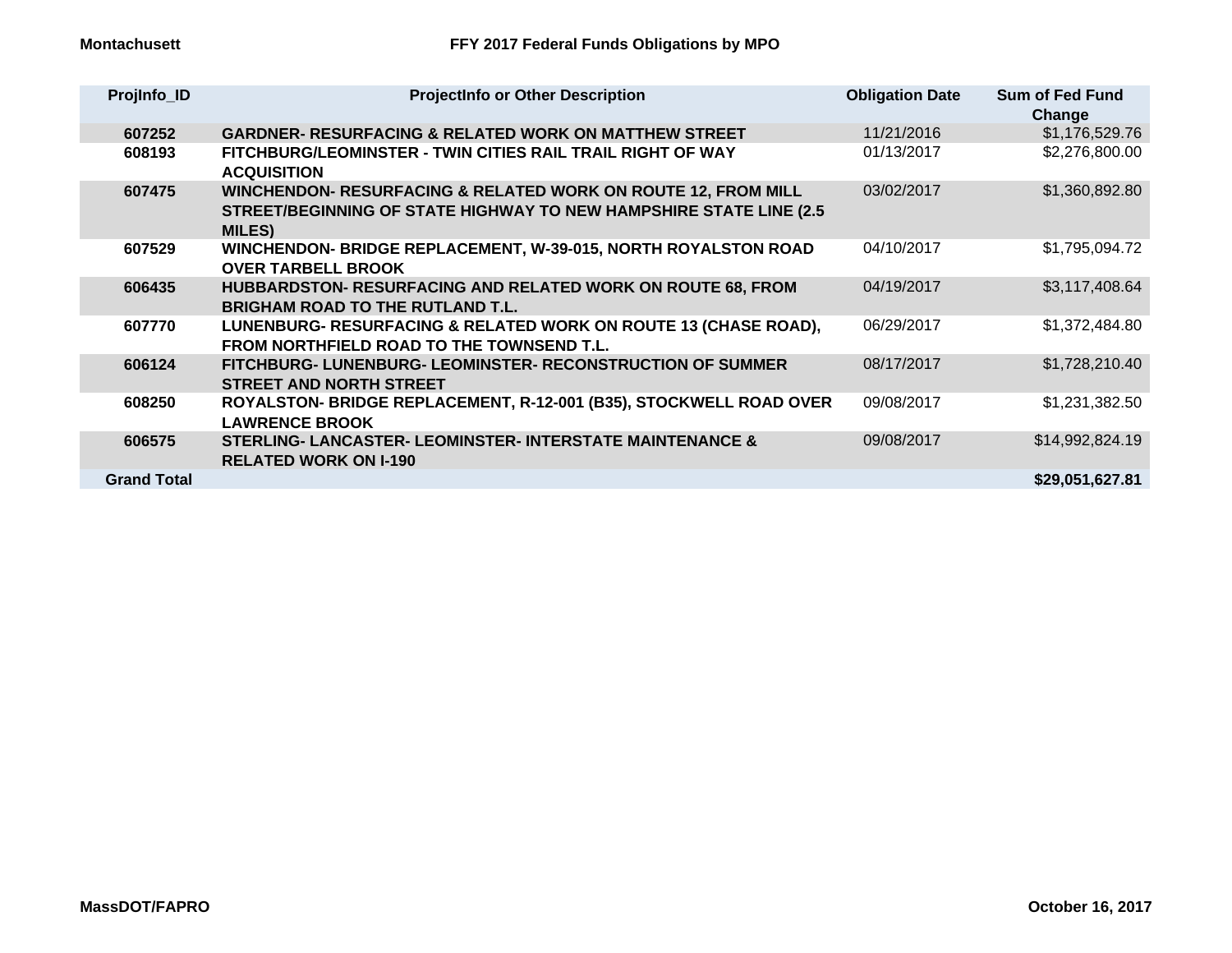| Projinfo_ID        | <b>ProjectInfo or Other Description</b> | <b>Obligation Date</b> | <b>Sum of Fed Fund</b> |
|--------------------|-----------------------------------------|------------------------|------------------------|
| <b>Grand Total</b> |                                         |                        | Change                 |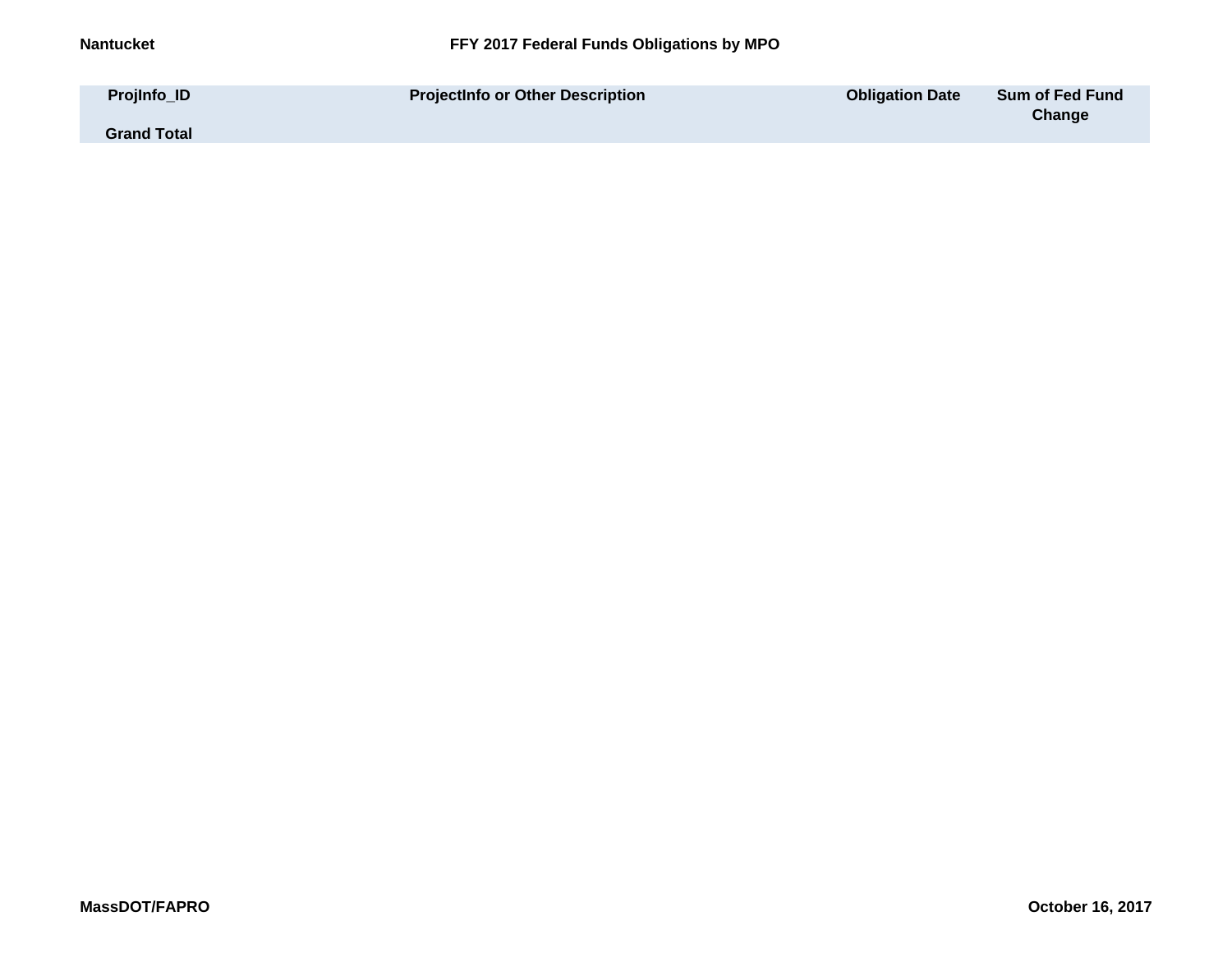| ProjInfo_ID        | <b>ProjectInfo or Other Description</b>                                                                                                            | <b>Obligation Date</b> | <b>Sum of Fed Fund</b><br>Change |
|--------------------|----------------------------------------------------------------------------------------------------------------------------------------------------|------------------------|----------------------------------|
| 608420             | LOWELL- RECONSTRUCTION AND REHABILITATION OF SIX BRIDGES (ENEL<br><b>BRIDGES) TIGER GRANT</b>                                                      | 08/11/2017             | \$13,289,750.00                  |
| 608181             | BILLERICA- INTERSECTION & SIGNAL IMPROVEMENTS AT ROUTE 3A (BOSTON<br><b>ROAD) AND ALLEN ROAD</b>                                                   | 04/27/2017             | \$2,290,076.40                   |
| 608036             | WESTFORD- INTERSECTION IMPROVEMENTS @ GROTON ROAD (ROUTE 40) &<br><b>OAK HILL ROAD</b>                                                             | 05/25/2017             | \$2,763,282.63                   |
| <b>NM0001</b>      | BRIDGE STREET-MERRIMACK RIVERWALK/ DOWNTOWN LOWELL CANALWAY<br>PEDESTRIAN IMPROVEMENTS/ PAWTUCKET CANAL BRIDGE IMPROVEMENTS                        | 06/07/2017             | \$1,055,000.00                   |
| 607752             | LOWELL- INTERSECTION & SIGNAL IMPROVEMENTS AT 2 LOCATIONS: SR 113<br>(VARNUM AVENUE & VFW HIGHWAY) AT MAMMOTH ROAD & VFW AT AIKEN<br><b>STREET</b> | 09/08/2017             | \$1,825,435.44                   |
| 607421             | <b>CHELMSFORD-INTERSECTION IMPROVEMENTS AT ROUTE 4 &amp; I-495 (EXIT 33)</b>                                                                       | 09/08/2017             | \$3,376,387.62                   |
| <b>Grand Total</b> |                                                                                                                                                    |                        | \$24,599,932.09                  |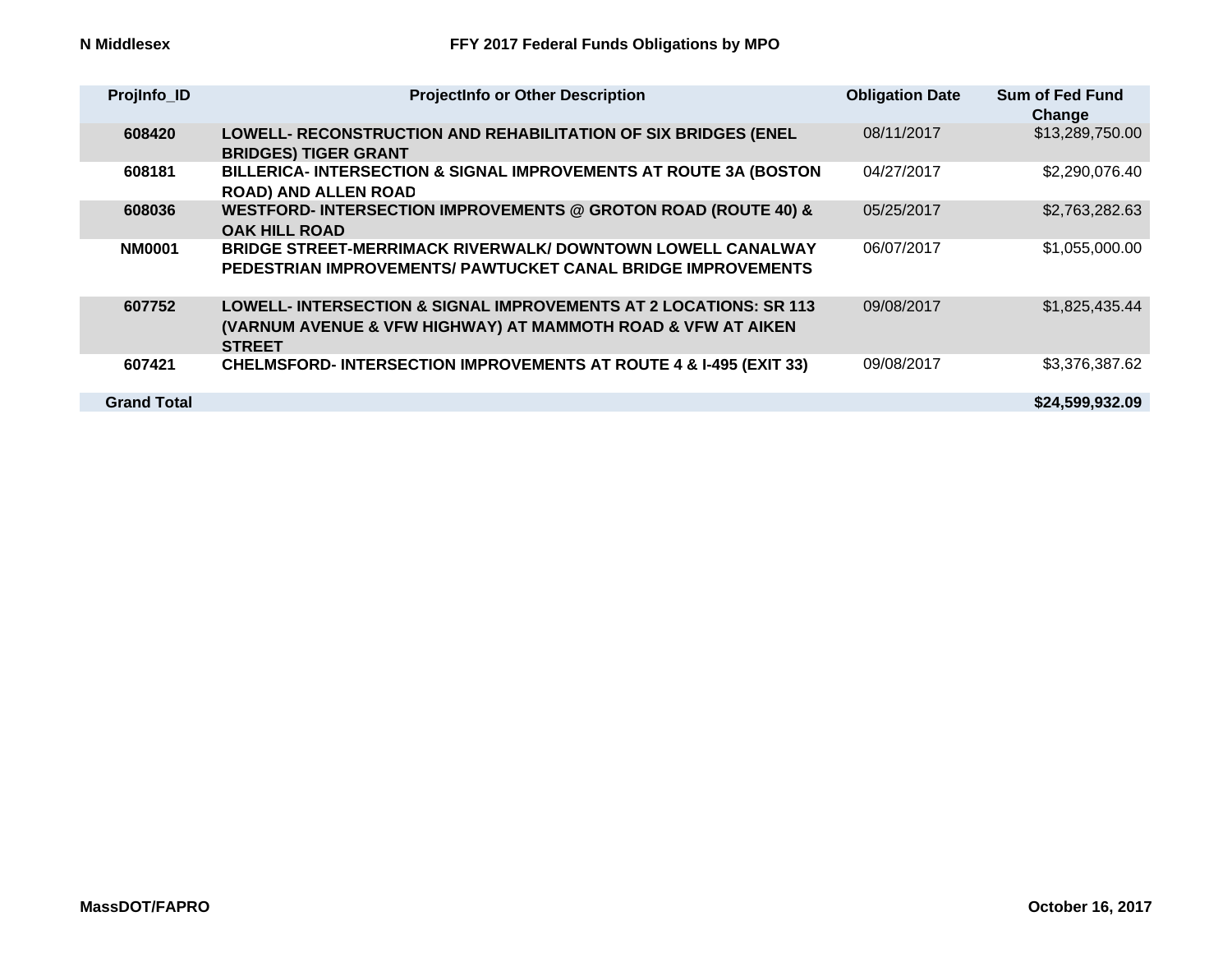| Projinfo ID        | <b>ProjectInfo or Other Description</b>                                                                                                | <b>Obligation Date</b> | <b>Sum of Fed Fund</b><br>Change |
|--------------------|----------------------------------------------------------------------------------------------------------------------------------------|------------------------|----------------------------------|
| 605038             | PLYMOUTH- RECONSTRUCTION OF TAYLOR AVENUE, FROM WHITE HORSE<br>ROAD TO MANOMET POINT ROAD, INCLUDES BRIDGE REPLACEMENT OF P-13-<br>010 | 09/08/2017             | \$7,335,476.08                   |
| <b>Grand Total</b> |                                                                                                                                        |                        | \$7,335,476.08                   |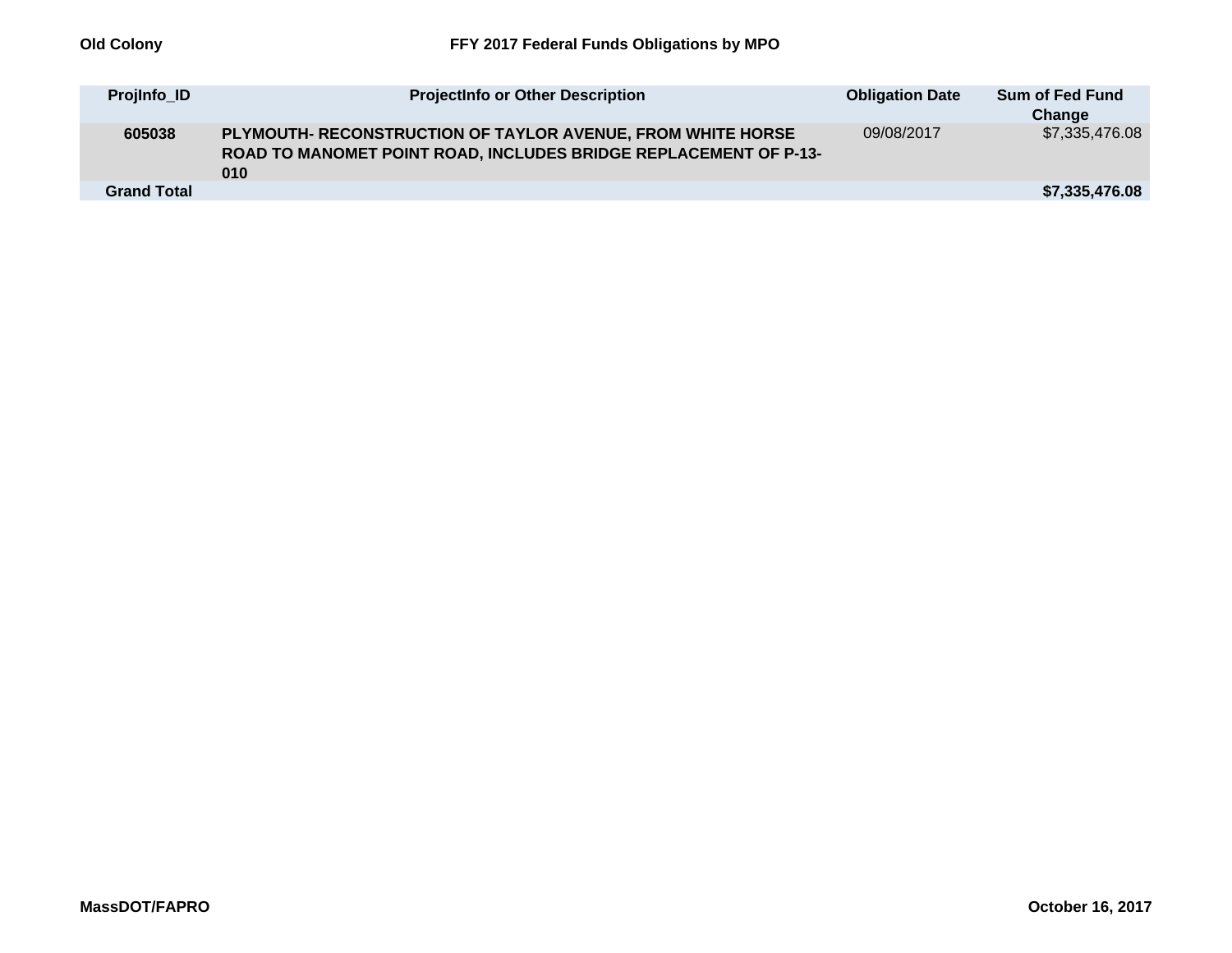| ProjInfo_ID        | <b>ProjectInfo or Other Description</b>                                                                                                                                            | <b>Obligation Date</b> | <b>Sum of Fed Fund</b><br>Change |
|--------------------|------------------------------------------------------------------------------------------------------------------------------------------------------------------------------------|------------------------|----------------------------------|
| 608192             | AGAWAM- CHICOPEE- HOLYOKE- WEST SPRINGFIELD- STORMWATER<br><b>IMPROVEMENTS ALONG I-91, I-391, ROUTE 57 AND ROUTE 5</b>                                                             | 10/20/2016             | \$1,101,038.18                   |
| 608211             | <b>CHICOPEE- SPRINGFIELD- INTERSTATE MAINTENANCE &amp; RELATED WORK ON I-</b><br>291                                                                                               | 12/29/2016             | \$4,069,479.87                   |
| <b>PV0001</b>      | PIONEER VALLEY REGIONAL BICYCLE SHARE (PHASE 1)                                                                                                                                    | 06/14/2017             | \$1,075,176.80                   |
| 607528             | AMHERST- BRIDGE REPLACEMENT, A-08-008, MILL STREET OVER MILL RIVER                                                                                                                 | 07/28/2017             | \$2,342,482.24                   |
| 608023             | AMHERST- HADLEY- SIDEWALK & WHEELCHAIR RAMP CONSTRUCTION ON<br><b>ROUTE 9</b>                                                                                                      | 07/28/2017             | \$978,969.50                     |
| 604033             | SOUTHWICK- RECONSTRUCTION CONGAMOND ROAD (ROUTE 168), FROM<br><b>COLLEGE HIGHWAY &amp; ENDS 250 FEET SHORT OF STATE LINE (1.2 MILES)</b>                                           | 08/24/2017             | \$5,542,770.13                   |
| 605011             | LUDLOW- RECONSTRUCTION OF CENTER STREET (ROUTE 21), FROM 35' WEST<br>OF BEACHSIDE DRIVE WESTERLY TO GAS LINE BESIDE MTA OVERPASS (3,500<br>FEET)                                   | 09/08/2017             | \$5,060,387.16                   |
| 606903             | <b>HOLYOKE- IMPROVEMENTS TO LOWER WESTFIELD ROAD ON 1-91</b><br>(INTERCHANGE 15)                                                                                                   | 09/08/2017             | \$2,056,843.70                   |
| 607549             | <b>CHESTERFIELD- BRIDGE REPLACEMENT, C-12-009, IRELAND STREET OVER</b><br><b>WEST BRANCH BRONSON BROOK</b>                                                                         | 09/14/2017             | \$3,166,716.46                   |
| 605150             | <b>GOSHEN-RESURFACING &amp; RELATED WORK ON WEST STREET</b>                                                                                                                        | 09/14/2017             | \$3,571,328.54                   |
| 605384             | AGAWAM- WEST SPRINGFIELD- BRIDGE REPLACEMENT, A-05-002=W-21-014,<br><b>ROUTE 147 OVER THE WESTFIELD RIVER &amp; INTERSECTION &amp; SIGNAL</b><br><b>IMPROVEMENTS @ 3 LOCATIONS</b> | 09/14/2017             | \$25,608,195.56                  |
| <b>Grand Total</b> |                                                                                                                                                                                    |                        | \$54,573,388.14                  |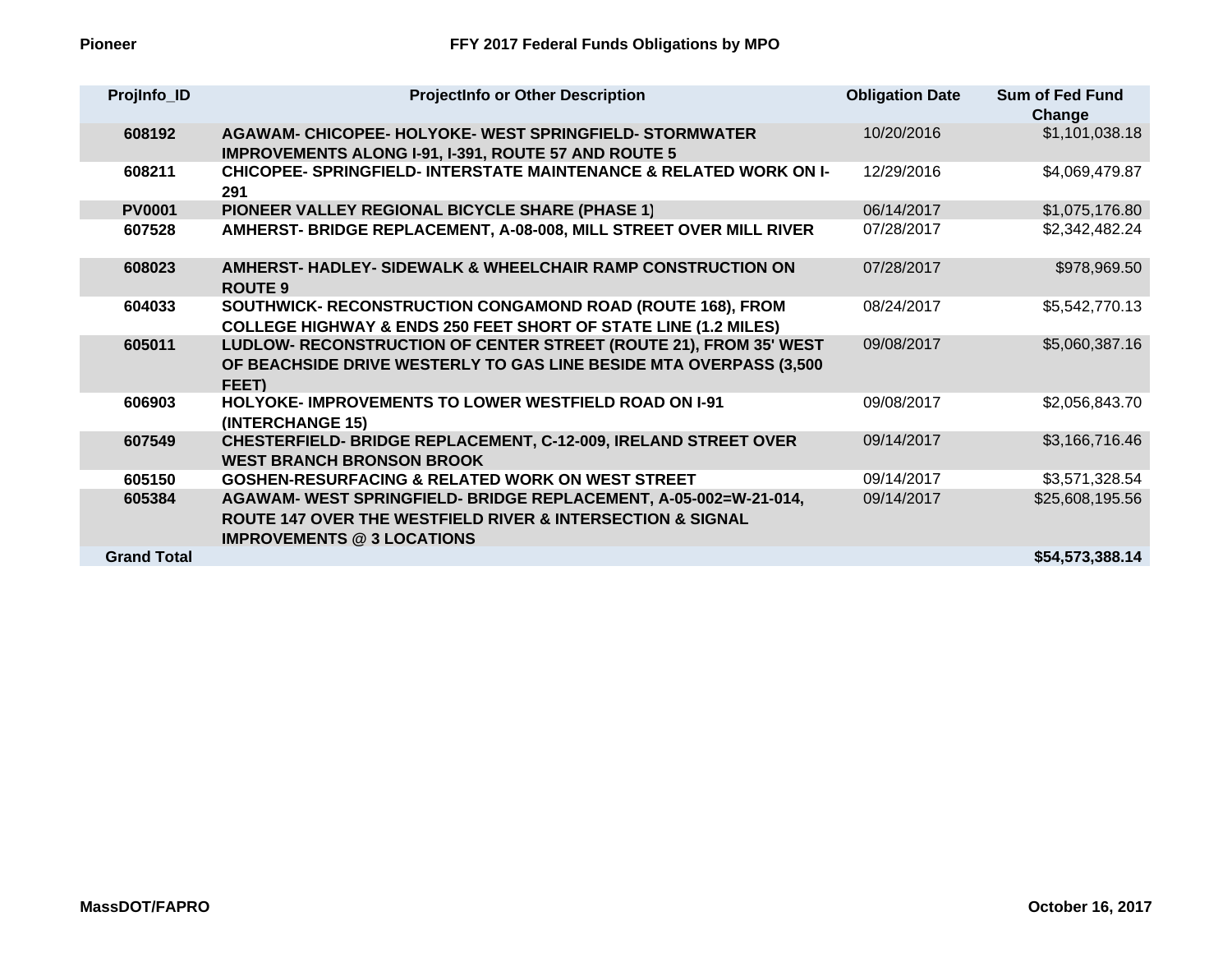| Projinfo ID   | <b>ProjectInfo or Other Description</b>                                                                                                                                                              | <b>Obligation Date</b> | <b>Sum of Fed Fund</b><br>Change |
|---------------|------------------------------------------------------------------------------------------------------------------------------------------------------------------------------------------------------|------------------------|----------------------------------|
| 1570          | <b>Green Line Extension</b>                                                                                                                                                                          | 3/1/2017               | \$28,927,735.00                  |
| 603711        | NEEDHAM- WELLESLEY- 6 BRIDGE LOCATIONS ON I-95/ROUTE 128: N-04-020, N-<br>04-021, N-04-022, N-04-026, N-04-027, N-04-037 & W-13-023 (ADD-A-LANE -<br><b>CONTRACT V)</b>                              | 09/12/2017             | \$19,631,853.00                  |
| 29492         | BEDFORD- BILLERICA- MIDDLESEX TURNPIKE IMPROVEMENTS, FROM CROSBY<br>DRIVE NORTH TO MANNING ROAD, INCLUDES RECONSTRUCTION OF B-04-006<br>(PHASE III)                                                  | 09/12/2017             | \$7,373,440.83                   |
| 601630        | WEYMOUTH- ABINGTON- RECONSTRUCTION & WIDENING ON ROUTE 18 (MAIN<br>STREET) FROM HIGHLAND PLACE TO ROUTE 139 (4.0 MILES) INCLUDES<br>REPLACING W-32-013, ROUTE 18 OVER THE OLD COLONY RAILROAD (MBTA) | 09/18/2017             | \$19,907,054.02                  |
| 607499        | RANDOLPH- BOSTON- BRAINTREE- STEEL SUPERSTRUCTURE CLEANING (FULL<br>REMOVAL) AND PAINTING OF 3 BRIDGES: R-01-006 (344), B-16-261 (3FK) & B-21-<br>027(36E)                                           | 01/27/2017             | \$1,622,820.80                   |
| 607477        | LYNNFIELD- PEABODY- RESURFACING & RELATED WORK ON ROUTE 1                                                                                                                                            | 04/03/2017             | \$7,203,949.80                   |
| 607481        | <b>BOSTON- INTERSTATE MAINTENANCE &amp; RELATED WORK ON I-93</b>                                                                                                                                     | 04/03/2017             | \$3,903,209.28                   |
| 608763        | MEDFORD- STONEHAM- WOBURN- READING- HIGHWAY LIGHTING<br><b>REHABILITATION ON I-93 (PHASE II)</b>                                                                                                     | 04/27/2017             | \$15,634,771.30                  |
| 604810        | <b>MARLBOROUGH- RECONSTRUCTION OF ROUTE 85 (MAPLE STREET)</b>                                                                                                                                        | 06/22/2017             | \$5,225,855.70                   |
| 608458        | BOSTON- REVERE- GUIDE AND TRAFFIC SIGN REPLACEMENT ON ROUTE 1A                                                                                                                                       | 06/23/2017             | \$1,451,229.75                   |
| 608217        | <b>MARLBOROUGH- SUDBURY- STORMWATER IMPROVEMENTS ALONG ROUTE 20</b>                                                                                                                                  | 06/29/2017             | \$137,873.00                     |
| 607309        | HINGHAM- RECONSTRUCTION & RELATED WORK ON DERBY STREET, FROM<br>POND PARK ROAD TO CUSHING STREET                                                                                                     | 08/24/2017             | \$5,699,326.01                   |
| 608003        | <b>WEYMOUTH- IMPROVEMENTS AT PINGREE ELEMENTARY SCHOOL (SRTS)</b>                                                                                                                                    | 08/24/2017             | \$386,845.60                     |
| 608004        | <b>WATERTOWN- IMPROVEMENTS AT HOSMER ELEMENTARY SCHOOL (SRTS)</b>                                                                                                                                    | 08/24/2017             | \$1,032,835.38                   |
| 608650        | SALEM- ADAPTIVE SIGNAL CONTROLS ON ROUTE 107 (HIGHLAND AVENUE)                                                                                                                                       | 08/25/2017             | \$441,193.80                     |
| 607999        | REVERE- IMPROVEMENTS AT GARFIELD ELEMENTARY & MIDDLE SCHOOL<br>(SRTS)                                                                                                                                | 08/31/2017             | \$929,963.02                     |
| <b>BN0002</b> | MBTA BUS STOP ACCESSIBILITY AND OPERATIONAL IMPROVEMENTS                                                                                                                                             | 4/27/2017              | \$908,221.00                     |
| <b>BN0003</b> | MBTA BUS STOP ACCESSIBILITY AND OPERATIONAL IMPROVEMENTS                                                                                                                                             | 4/27/2017              | \$1,001,475.00                   |
| <b>BN0004</b> | <b>MBTA BUS STOP ACCESSIBILITY AND OPERATIONAL IMPROVEMENTS WITHIN</b><br>TH E LONGWOOD MEDICAL AREA                                                                                                 | 4/27/2017              | \$129,995.00                     |
| <b>BN0005</b> | ASSABET RIVER NATIONAL WILDLIFE REFUGE - REHAB WHITE POND RD, AKA<br><b>NORTH ENTRANCE RD (RTE. 101)</b>                                                                                             | 4/27/2017              | \$460,000.00                     |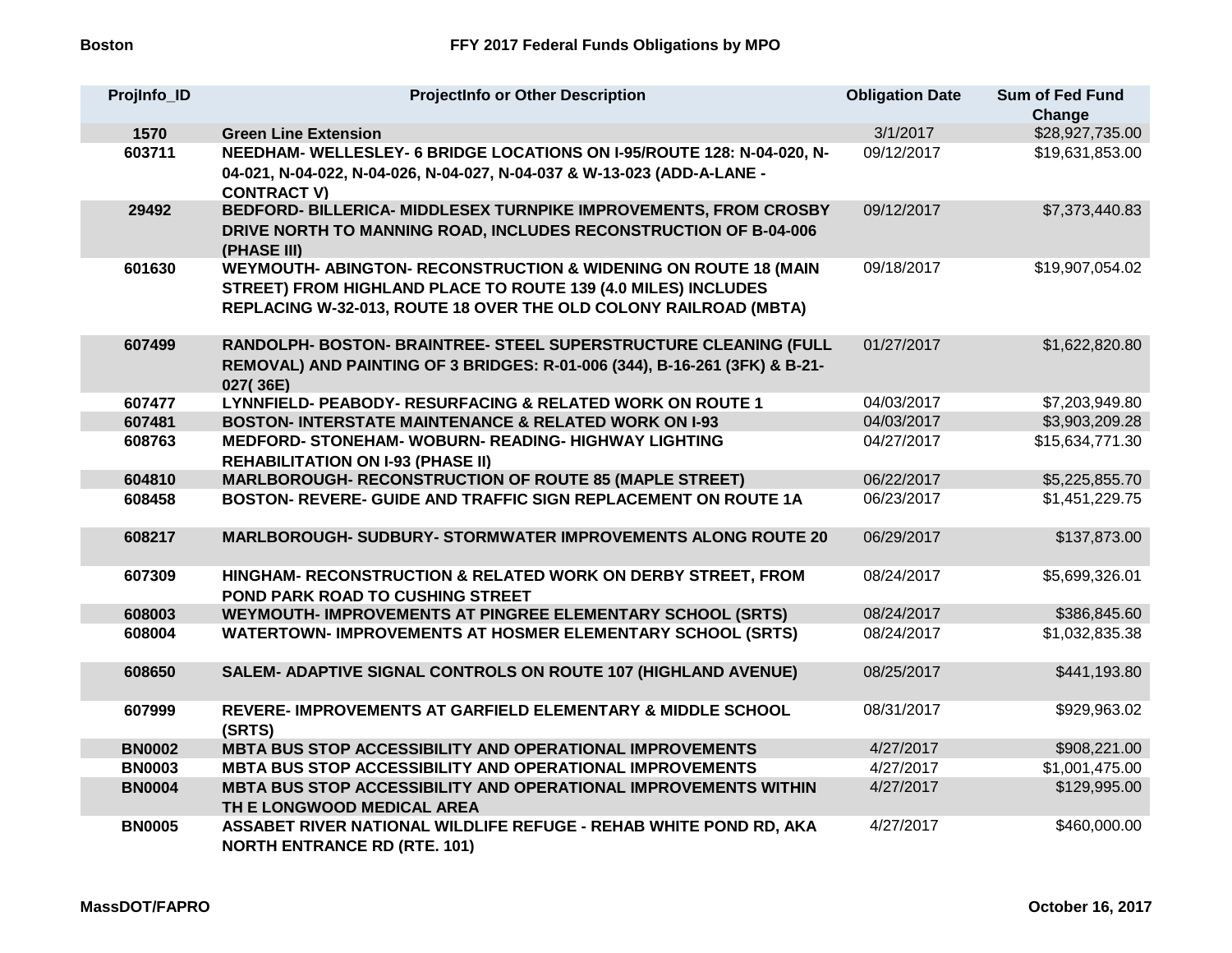| ProjInfo_ID        | <b>ProjectInfo or Other Description</b>                                                                                | <b>Obligation Date</b> | <b>Sum of Fed Fund</b><br>Change |
|--------------------|------------------------------------------------------------------------------------------------------------------------|------------------------|----------------------------------|
| continued          |                                                                                                                        |                        |                                  |
| <b>BN0006</b>      | <b>GREAT MEADOWS NATIONAL WILDLIFE TRANSPORTATION PROJECT</b>                                                          | 4/27/2017              | \$42,662.00                      |
| <b>BN0007</b>      | <b>GREAT MEADOWS NATIONAL WILDLIFE TRANSPORTATION PROJECT</b>                                                          | 4/27/2017              | \$152,362.00                     |
| 607488             | SOUTHBOROUGH- RESURFACING & RELATED WORK ON ROUTE 9, FROM THE<br><b>FRAMINGHAM T.L TO WHITE BAGLEY ROAD</b>            | 09/08/2017             | \$4,176,865.60                   |
| 604935             | <b>WOBURN- RECONSTRUCTION OF MONTVALE AVENUE, FROM I-93</b><br><b>INTERCHANGE TO CENTRAL STREET (APPROX. 1,850 FT)</b> | 09/08/2017             | \$4,583,639.19                   |
| 607507             | WAKEFIELD- BRIDGE DECK REPLACEMENT, W-01-021 (2MF), HOPKINS STREET<br><b>OVER I-95/ST 128</b>                          | 09/08/2017             | \$1,884,667.36                   |
| 604173             | BOSTON- BRIDGE REHABILITATION, B-16-016, NORTH WASHINGTON STREET<br><b>OVER THE BOSTON INNER HARBOR</b>                | 09/14/2017             | \$28,000,000.00                  |
|                    |                                                                                                                        | 09/22/2017             | \$21,565,936.13                  |
| 604761             | BOSTON- MULTI-USE TRAIL CONSTRUCTION (SOUTH BAY HARBOR), FROM<br><b>RUGGLES STATION TO FORT POINT CHANNEL</b>          | 09/14/2017             | \$2,795,761.60                   |
| 607754             | MILTON- INTERSECTION & SIGNAL IMPROVEMENTS AT GRANITE AVENUE &<br><b>SQUANTUM STREET</b>                               | 09/14/2017             | \$768,731.63                     |
| 607954             | DANVERS- BRIDGE REPLACEMENT, D-03-018, ST 128 OVER WATERS RIVER                                                        | 09/14/2017             | \$17,315,947.52                  |
| 608806             | <b>WATERTOWN- CAMBRIDGE- MULTI-USE PATH CONSTRUCTION (PHASE II)</b>                                                    | 09/14/2017             | \$3,075,524.56                   |
| 602165             | STONEHAM- SIGNAL & INTERSECTION IMPROVEMENTS AT ROUTE 28/NORTH<br><b>STREET</b>                                        | 09/22/2017             | \$2,551,402.80                   |
| <b>Grand Total</b> |                                                                                                                        |                        | \$208,923,147.68                 |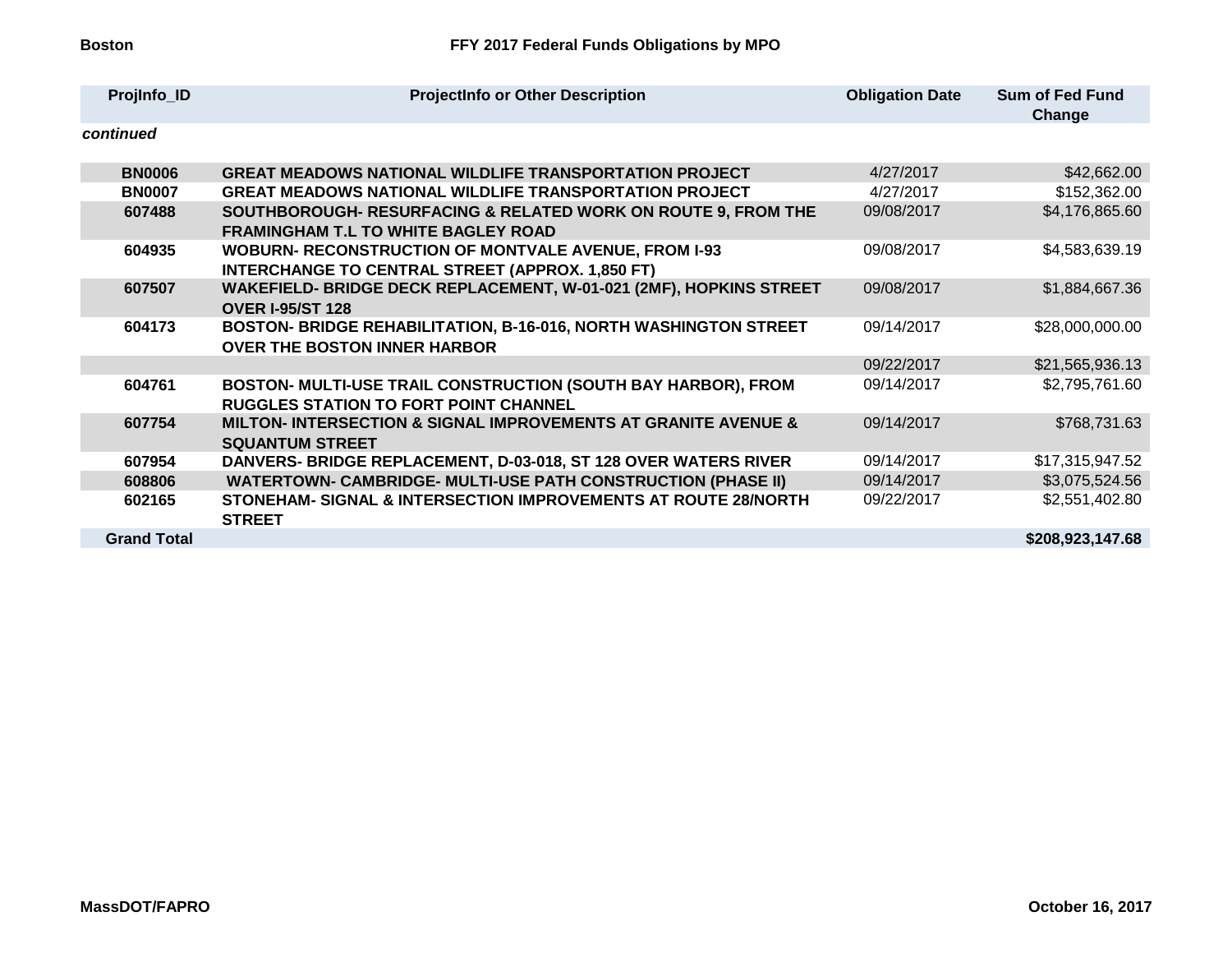| ProjInfo_ID        | <b>ProjectInfo or Other Description</b>                                                                                                                                            | <b>Obligation Date</b> | <b>Sum of Fed Fund</b><br>Change |
|--------------------|------------------------------------------------------------------------------------------------------------------------------------------------------------------------------------|------------------------|----------------------------------|
| 608080             | WESTPORT- RESURFACING AND RELATED WORK ON ROUTE 88 FROM MILE<br><b>MARKER 1.2 (JUST NORTH OF DRIFT ROAD) NORTHERLY TO MILE MARKER 7.5,</b><br><b>JUST SOUTH OF OLD COUNTY ROAD</b> | 12/20/2016             | \$4,888,422.51                   |
| 608176             | <b>BERKLEY- FREETOWN- RESURFACING &amp; RELATED WORK ON ROUTE 24</b>                                                                                                               | 04/10/2017             | \$5,821,017.26                   |
| 608101             | NEW BEDFORD- PARK AND RIDE IMPROVEMENTS INCLUDING A NEW BUS<br>SHELTER REPLACEMENT AT THE MOUNT PLEASANT STREET PARK AND RIDE                                                      | 04/10/2017             | \$404,974.50                     |
| 607563             | <b>WAREHAM- ROCHESTER- MIDDLEBORO- INTERSTATE MAINTENANCE &amp;</b><br><b>RELATED WORK ON I-495</b>                                                                                | 04/19/2017             | \$11,685,638.80                  |
| 605372             | <b>NORTH ATTLEBOROUGH- TRAFFIC SIGNAL AND INTERSECTION</b><br><b>IMPROVEMENTS @ EAST WASHINGTON STREET (ROUTE 1) &amp; CHESTNUT</b><br><b>STREET</b>                               | 08/24/2017             | \$1,727,578.38                   |
| 605328             | RAYNHAM- BRIDGE REPLACEMENT, R-02-013 (3PA), US 44 (CAPE HIGHWAY)<br><b>OVER SR 24</b>                                                                                             | 08/31/2017             | \$20,771,026.32                  |
| 608734             | DARTMOUTH- BRIDGE PRESERVATION, D-04-002 (3J4), BRIDGE STREET OVER<br><b>APPONAGANSETT RIVER</b>                                                                                   | 08/31/2017             | \$787,011.96                     |
| 608081             | WESTPORT- RESURFACING AND RELATED WORK ALONG ROUTE 88, FROM<br>MILE MARKER 0.0 (BEGINNING OF STATE HIGHWAY) NORTHERLY TO MILE<br><b>MARKER 1.2, JUST NORTH OF DRIFT ROAD</b>       | 09/08/2017             | \$6,897,701.22                   |
| <b>MA187</b>       | New Bedford Pier Multimodal Improvements. Demo # MA187                                                                                                                             | 09/14/2017             | \$5,500,000.00                   |
| 608124             | MIDDLEBOROUGH- INTERIM IMPROVEMENTS AT ROUTES 18/28/44 (ROTARY)                                                                                                                    | 09/14/2017             | \$1,115,976.96                   |
| 602564             | CARVER-MIDDLEBOROUGH-BRIDGE REPLACEMENT, C-04-004=M-18-025,<br><b>ROCHESTER ROAD OVER WEWEANTIC RIVER</b>                                                                          | 09/14/2017             | \$3,333,345.47                   |
| 608740             | <b>WESTPORT- GUARD RAIL INSTALLATION ON I-195</b>                                                                                                                                  | 09/14/2017             | \$404,619.08                     |
| <b>Grand Total</b> |                                                                                                                                                                                    |                        | \$63,337,312.46                  |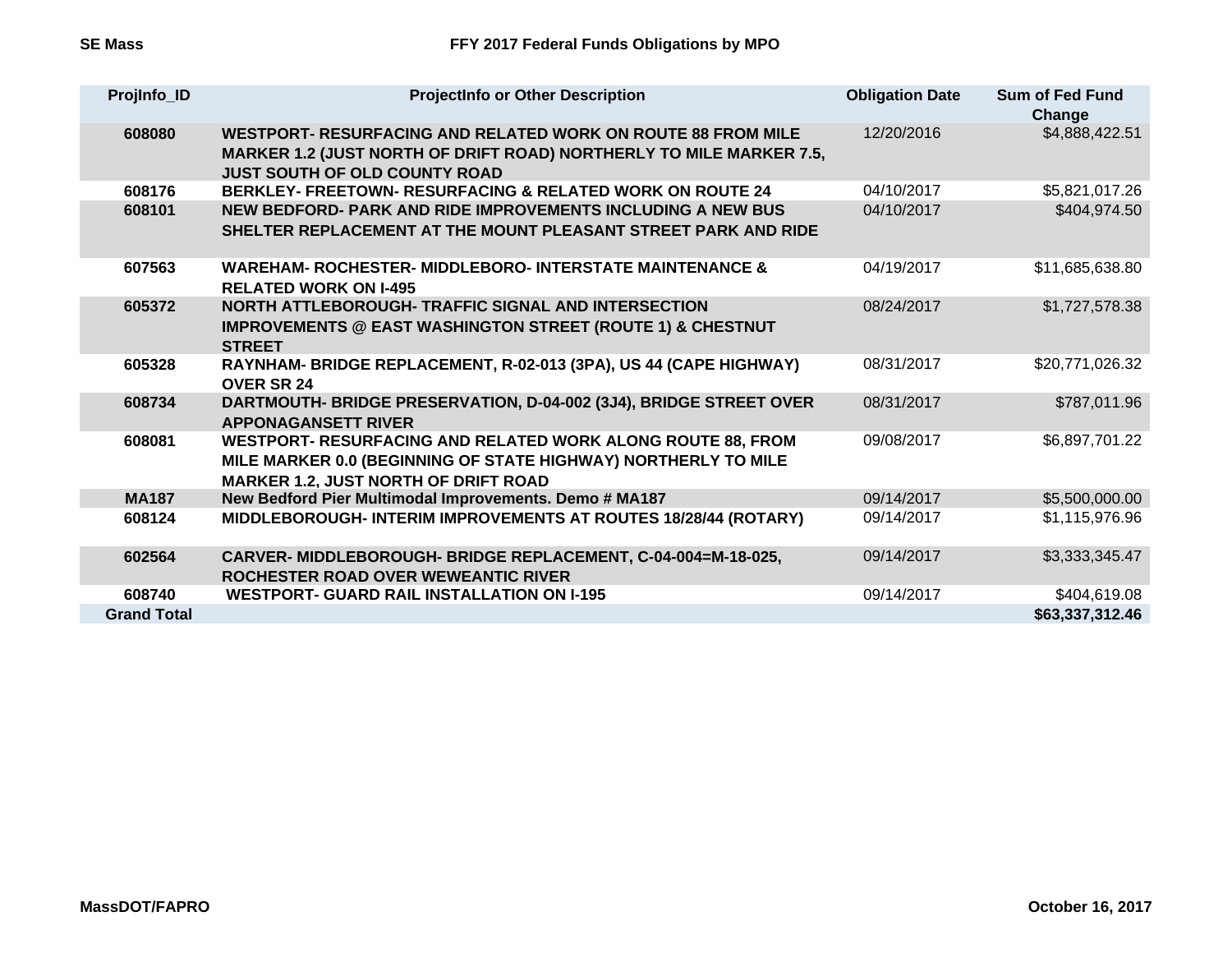| ProjInfo_ID   | <b>ProjectInfo or Other Description</b>                                                                                    | <b>Obligation Date</b> | <b>Sum of Fed Fund</b><br>Change |
|---------------|----------------------------------------------------------------------------------------------------------------------------|------------------------|----------------------------------|
| 82865         | <b>MassRides Travel Options</b>                                                                                            | 04/12/2017             | \$241,536.99                     |
| <b>RRC</b>    | <b>Statewide RR Grade Crossings</b>                                                                                        | 09/18/2017             | \$3,705,480.00                   |
| 607482        | DISTRICT 5- DISTRICT 6- ITS CONSTRUCTION ON ROUTE 3, FROM BRAINTREE<br><b>TO PLYMOUTH</b>                                  | 09/12/2017             | \$1,258,349.60                   |
| 607514        | DISTRICT 5- BRIDGE MAINTENANCE AT VARIOUS LOCATIONS ALONG THE<br><b>ROUTE 24 &amp; ROUTE 3 CORRIDORS</b>                   | 11/04/2016             | \$1,467,459.76                   |
| <b>MSC17</b>  | SHRP Reliability Data and Analysis Tools Implementation Assistance Funds                                                   | 03/06/2017             | \$100,000.00                     |
|               | STIC Incentive to develop and implement a Statewide Construction Documentation<br>(CPD) Sharepoint System                  | 04/03/2017             | \$100,000.00                     |
|               | TPF-5 (360) Core Program Services for a Highway RD&T Program                                                               | 7/10/2017              | \$1,562.56                       |
|               | OJT-OJT2(017)X - On the Job Training Supportive Services Statements of Work for<br>2017                                    | 08/23/2017             | \$91,113.13                      |
|               | HRR-003S(117)X - High Risk Rural Roads Program Work in District 4 and District 5                                           | 09/08/2017             | \$736,102.95                     |
|               | HIF-003S(115)X - Call for Pilot Projects - Asset Management, Extreme Weather and<br><b>Proxy</b>                           | 09/13/2017             | \$120,000.00                     |
|               | Transportation Fund Study TPF-5(316), "Traffic Control Device Pooled Fund<br>Study"                                        | 4/7/2017               | \$25,000.00                      |
|               | Transportation Fund Study TPF-5(249), "Updating US Precipitation Frequency<br><b>Estimates for the Northeastern Region</b> | 4/6/2017               | \$28,027.00                      |
|               | TPF-5 (218) Clear Roads Winter Operations                                                                                  | 4/6/2017               | \$25,000.00                      |
|               | TPF-5 (222) New England Transportation                                                                                     | 3/24/2017              | \$100,000.00                     |
|               | <b>NCHRP Contribution</b>                                                                                                  | 1/24/2017              | \$388,082.00                     |
| <b>SPR117</b> | Statewide Planning and Research Work Program I (SPR I), Planning                                                           | 01/12/2017             | \$11,750,250.16                  |
| <b>SPR217</b> | Statewide Planning and Research Work Program II (SPR II), Research                                                         | 01/12/2017             | \$3,243,735.20                   |
| 606577        | NORTHAMPTON-HATFIELD-WHATELY-DEERFIELD-INTERSTATE                                                                          | 01/20/2017             | \$14,419,926.63                  |
|               | MAINTENANCE & RELATED WORK ON I-91, FROM MM 26.97 TO MM 38.1 (NB)<br><b>AND MM 37.7 (SB)</b>                               |                        |                                  |
| 608559        | STATEWIDE- VARIOUS SAFETY STRATEGIES TO ADDRESS SHSP (TO BE<br><b>DETERMINED)</b>                                          | 01/27/2017             | \$46,800.00                      |
| 607988        | KINGSTON- DUXBURY- MARSHFIELD- RESURFACING & RELATED WORK ON<br><b>ROUTE 3</b>                                             | 04/20/2017             | \$12,553,143.30                  |
| 607992        | ANDOVER- BEDFORD- BILLERICA- TEWKSBURY- STORMWATER<br><b>IMPROVEMENTS ALONG I-93, ROUTE 3 AND ROUTE 3A</b>                 | 05/04/2017             | \$1,964,869.41                   |
| 607517        | <b>DISTRICT 2- SYSTEMATIC BRIDGE MAINTENANCE AT VARIOUS LOCATIONS</b><br>(2017)                                            | 05/05/2017             | \$1,333,461.60                   |
| 607916        | FALL RIVER TO RANDOLPH- GUIDE & TRAFFIC SIGN REPLACEMENT ON A<br><b>SECTION OF ROUTE 24</b>                                | 06/22/2017             | \$5,952,672.90                   |